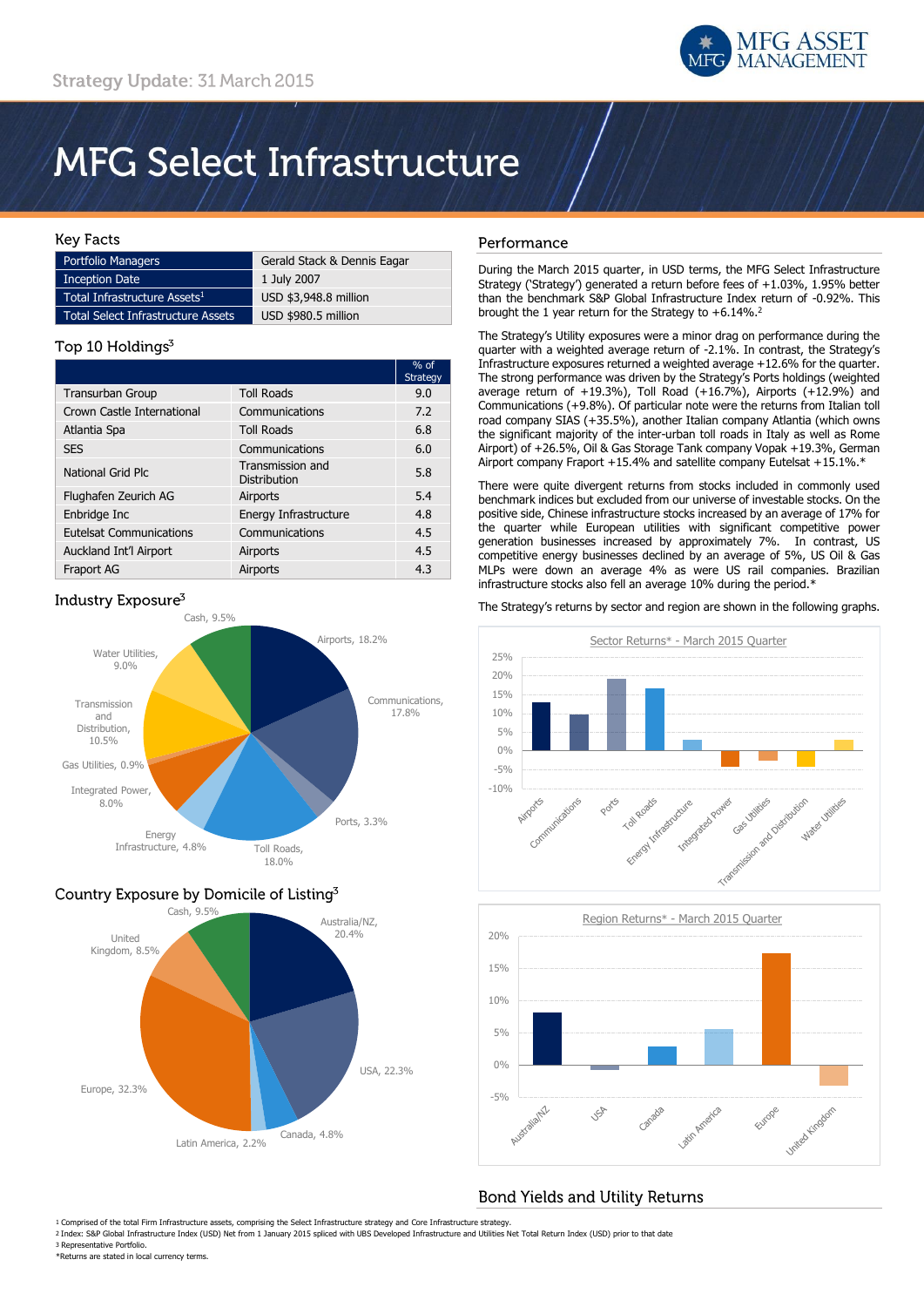Over many years markets have traded infrastructure stocks, and particularly utilities, as "interest rate sensitive" stocks – on the logic that they carry more debt than the average industrial company and, therefore, a rise in interest rates will impact their earnings and/or mean that their relative dividend yield will become less attractive compared to less risky alternatives such as bank deposits. Superficially these arguments have merit.

But the relationship between bond yields and the share price performance of utilities can break down for many reasons. The following graph uses a Bernstein index of returns of regulated US utilities and the relative change in yield of US 10 year bonds (inverted to highlight correlation). As can be clearly seen, the two factors were highly correlated from the start of the utility return series in 1972 to around 2001 - but there has been effectively no correlation since (R-squared of 0.0346 for the statistically minded).



Source: Bernstein, Magellan

In more recent times we have seen the knee-jerk reaction of the market to actual or expected increases in short term rates in the US. As the following graph shows between 2 May 2013 and 25 June 2013, the S&P Global Infrastructure index fell by 7.5% after 10 year US bond yields increased by 1.0%.







highlights that all three previously mentioned downturns are barely noticeable when viewed in the context of the performance of the sector over the last three years.



So what of the next few years? We believe that, while there is likely to be some short term volatility around US utility prices as interest rates progressively increase, the key determinant of the share price performance of those utilities will be their underlying financial performance. Magellan believes that rising interest rates will have, at worst, only a very marginal negative impact on their financial performance. This is because:

- High quality regulated utilities have been a major beneficiary of the Global Financial Crisis (GFC) because credit markets now offer debt to these companies that is:
	- Cheaper:
	- Longer term;
	- Available from many more sources
- Consequently, utilities now carry higher levels of fixed price debt and have relatively less debt maturing in any one year.
- Accordingly, any increase in interest rates will have little impact on their all up cost of debt. Indeed, the cost of debt for a number of companies can be expected to continue to fall over coming years as expensive pre-GFC debt is refinanced with much lower cost debt (albeit debt that is more expensive than right now).

Finally, many of the US utilities have passed the peak in their capex programs which will allow dividend payout ratios to be increased to offset any comparative disadvantage they may face when traded as a dividend yield play.

#### **Outlook and Strategy**

The Strategy seeks to provide investors with attractive risk-adjusted returns from the infrastructure asset class. It does this by investing in a portfolio of listed infrastructure companies that meet our strict definition of infrastructure at discounts to their assessed intrinsic values. We expect that the Strategy should provide investors with real returns of approximately 5% to 6% p.a. over the longer term.

We believe that infrastructure assets, with requisite earnings reliability and a linkage of earnings to inflation, offer attractive, long-term investment propositions. Furthermore, given the predictable nature of earnings and the structural linkage of those earnings to inflation, the investment returns generated by infrastructure assets are different from standard asset classes and offer investors valuable diversification when included in an investment portfolio. In the current uncertain economic and investment climate, the reliable financial performance of infrastructure investments makes them particularly attractive and an investment in listed infrastructure can be expected to reward patient investors with a three to five year timeframe.